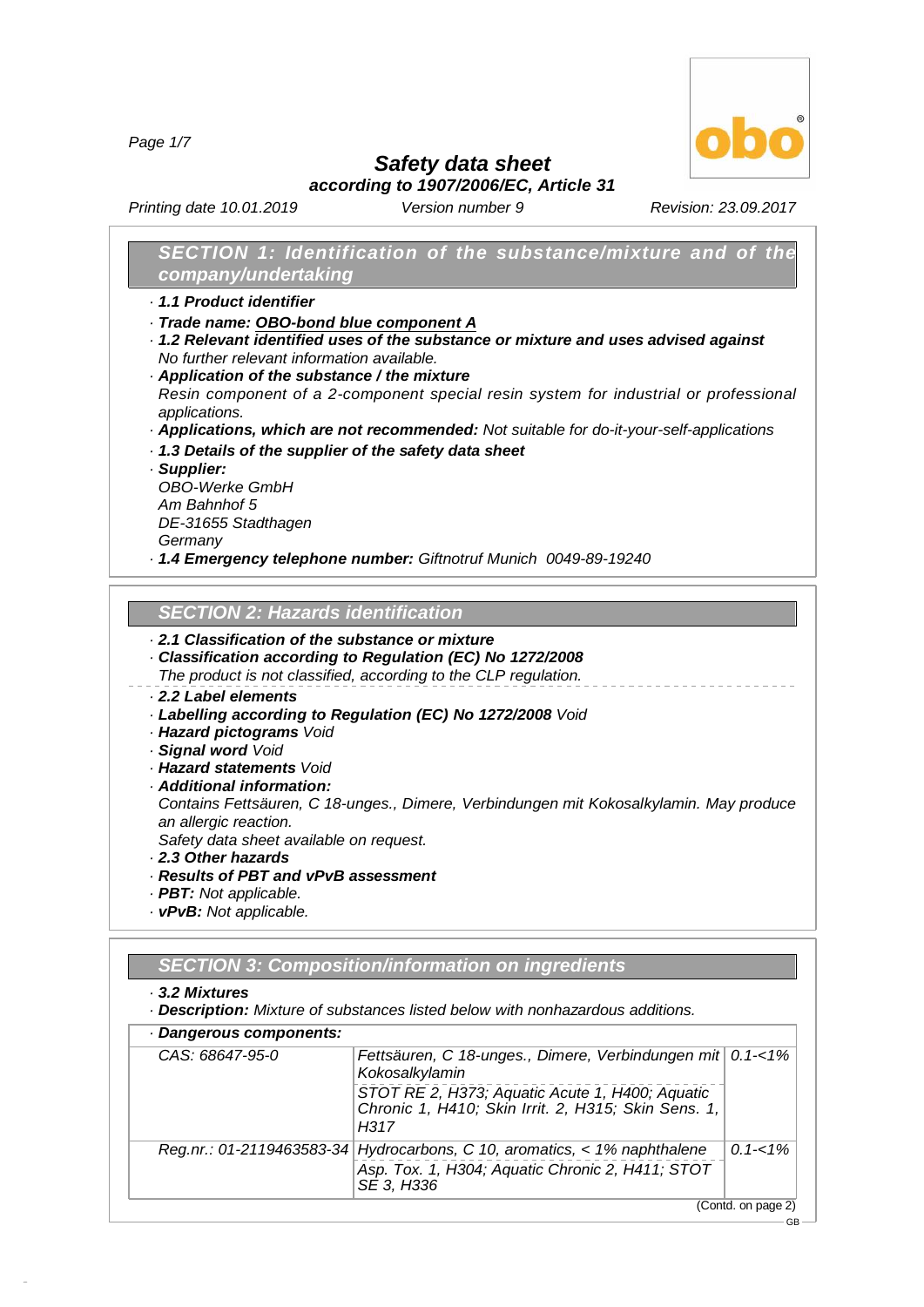*Page 2/7*



(Contd. of page 1)

# *Safety data sheet according to 1907/2006/EC, Article 31*

*Printing date 10.01.2019 Version number 9 Revision: 23.09.2017*

#### *Trade name: OBO-bond blue component A*

*· Additional information: For the wording of the listed hazard phrases refer to section 16.*

## *SECTION 4:First aid measures*

- *· 4.1 Description of first aid measures*
- *· General information: No special measures required.*
- *· After inhalation: Supply fresh air; consult doctor in case of complaints.*
- *· After skin contact:*
- *Immediately wash with water and soap and rinse thoroughly.*
- *If skin irritation continues, consult a doctor.*

### *· After eye contact:*

- *Rinse opened eye for several minutes under running water. Then consult a doctor.*
- *· After swallowing: Do not induce vomiting; call for medical help immediately.*
- *· 4.2 Most important symptoms and effects, both acute and delayed No further relevant information available.*
- *· 4.3 Indication of any immediate medical attention and special treatment needed No further relevant information available.*

#### **SECTION 5: Firefighting measures**

- *· 5.1 Extinguishing media*
- *· Suitable extinguishing agents:*

*CO2, powder or water spray. Fight larger fires with water spray.*

- *· 5.2 Special hazards arising from the substance or mixture*
- *Carbon monoxide (CO) Carbon dioxide.*

48.0.6

- *· 5.3 Advice for firefighters*
- *· Protective equipment: Put on protective mask.*

#### *SECTION 6:Accidental release measures*

- *· 6.1 Personal precautions, protective equipment and emergency procedures Not required.*
- *· 6.2 Environmental precautions:*

*Do not allow product to reach sewage system or any water course.*

- *Inform respective authorities in case of seepage into water course or sewage system.*
- *· 6.3 Methods and material for containment and cleaning up:*
- *Absorb with liquid-binding material (sand, diatomite, acid binders, universal binders, sawdust).*
- *· 6.4 Reference to other sections No dangerous substances are released.*

### **SECTION 7: Handling and storage**

- *· 7.1 Precautions for safe handling No special measures required.*
- *· Information about fire - and explosion protection: No special measures required.*

(Contd. on page 3) GB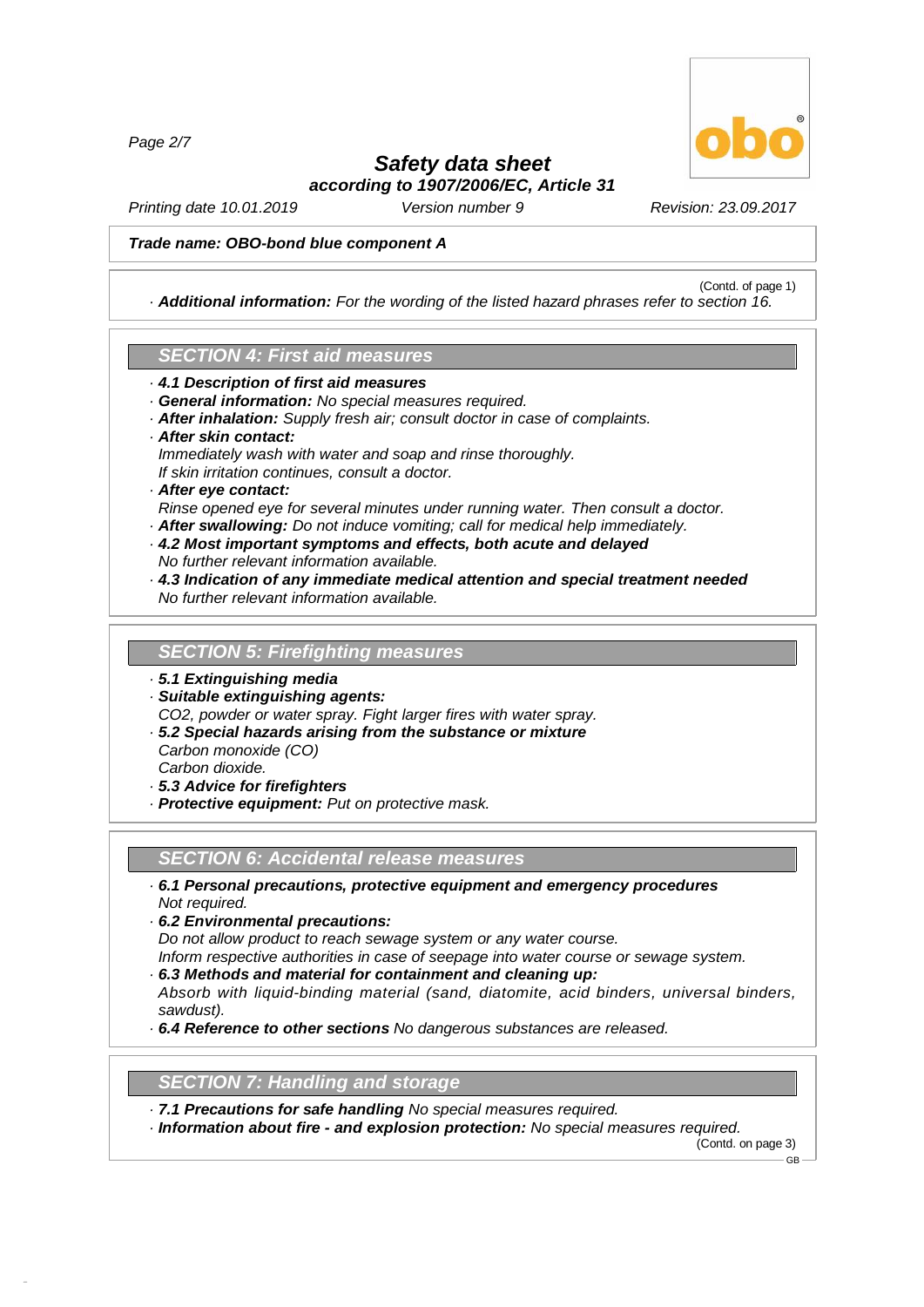*Page 3/7*

# *Safety data sheet*

*according to 1907/2006/EC, Article 31*

*Printing date 10.01.2019 Version number 9 Revision: 23.09.2017*

#### *Trade name: OBO-bond blue component A*

(Contd. of page 2)

- *· 7.2 Conditions for safe storage, including any incompatibilities*
- *· Storage:*
- *· Requirements to be met by storerooms and receptacles: No special requirements.*
- *· Information about storage in one common storage facility: Store away from foodstuffs.*
- *· Further information about storage conditions:*
- *Store in dry conditions.*
- *Keep container tightly sealed.*

*Heating over 50°C should be avoided.*

*· 7.3 Specific end use(s) No further relevant information available.*

*SECTION 8:Exposure controls/personal protection*

*· Additional information about design of technical facilities: No further data; see item 7. · 8.1 Control parameters*

- 
- *· Ingredients with limit values that require monitoring at the workplace:*

*The product does not contain any relevant quantities of materials with critical values that have to be monitored at the workplace.*

- *· Additional information: The lists valid during the making were used as basis.*
- *· 8.2 Exposure controls*
- *· Personal protective equipment:*
- *· General protective and hygienic measures:*
- *The usual precautionary measures are to be adhered to when handling chemicals.*
- *· Respiratory protection: Not required.*
- *· Protection of hands:*

*For the permanent contact gloves made of Nitrilkautschuk with a layer thickness of at least 0.2 mm are suitable. The penetration time of this glove material is 480 minutes.*

*The glove material has to be according the requirement of EU-guideline 89/686/EWG and the resulting norm EN374, for example KCL Dermatril P,Artnr. 0743. The above mentioned penetration times are based on laboratory measurements of KCL according to EN 374.*

*This recommendation is only valid for the product, which is delivered from us and only for the intended mentioned application. Regarding dissolution or mixing with other substances please contact suppliers of CE-approved gloves. (For example KCL GmbH, D-36124 Eichenzell, internet: [www.kcl.de\)](��)*

*OBO gives this recommendation in good faith, without liability for any claims arising from the recommendation or the use of the suggested protection gloves.*

*· Material of gloves*

48.0.6

*The selection of the suitable gloves does not only depend on the material, but also on further marks of quality and varies from manufacturer to manufacturer. As the product is a preparation of several substances, the resistance of the glove material can not be calculated in advance and has therefore to be checked prior to the application.*

- *· Eye protection: Safety glasses*
- *· Body protection: Protective work clothing*

(Contd. on page 4)

GB

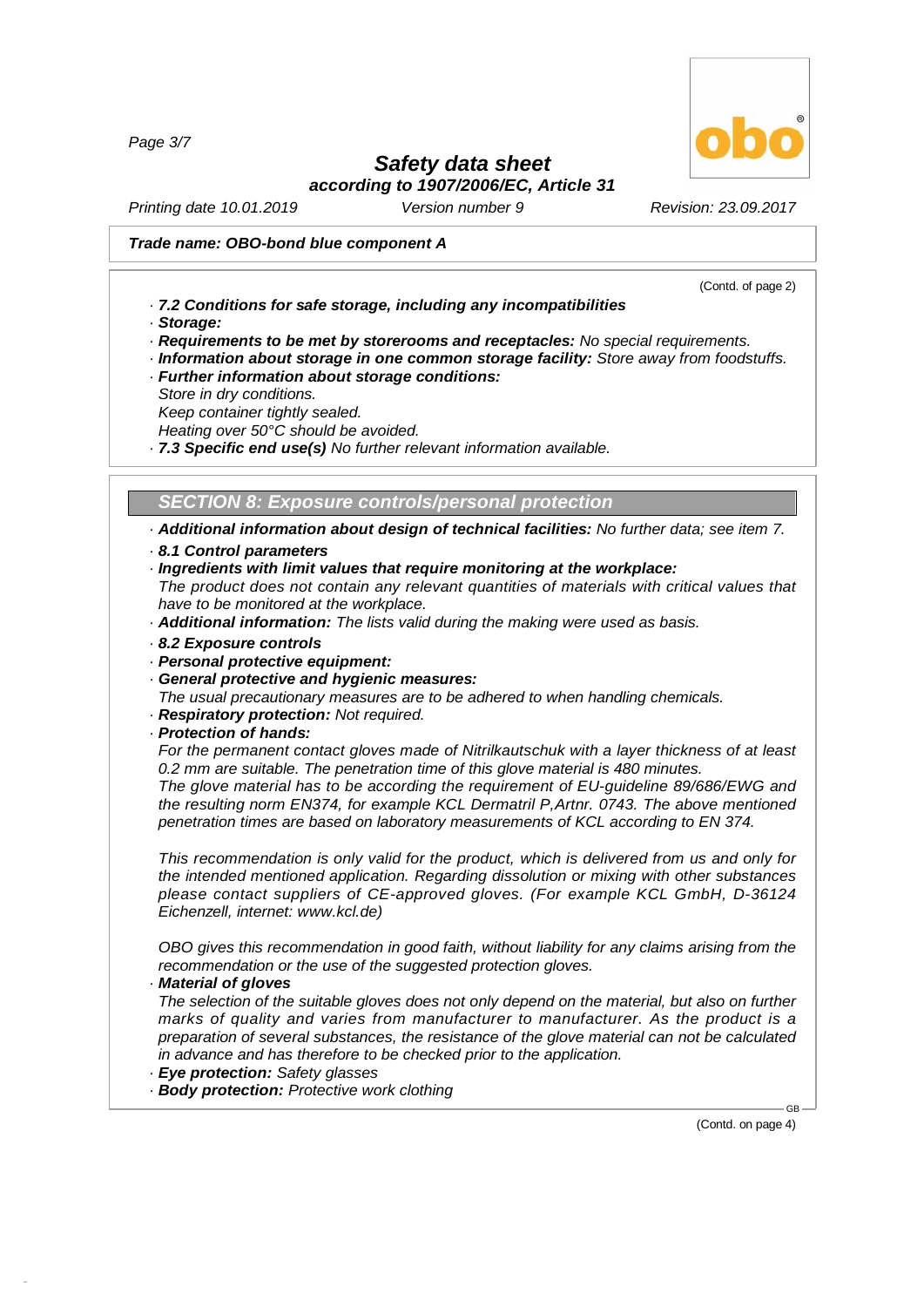*Page 4/7*

# *Safety data sheet according to 1907/2006/EC, Article 31*

*Printing date 10.01.2019 Version number 9 Revision: 23.09.2017*

#### *Trade name: OBO-bond blue component A*

(Contd. of page 3)

| <b>SECTION 9: Physical and chemical properties</b>              |                                               |
|-----------------------------------------------------------------|-----------------------------------------------|
| . 9.1 Information on basic physical and chemical properties     |                                               |
| <b>General Information</b>                                      |                                               |
| Appearance:                                                     |                                               |
| Form:                                                           | Pasty                                         |
| Colour:                                                         | Blue                                          |
| · Odour:                                                        | <b>Nearly odourless</b>                       |
| Change in condition                                             |                                               |
| Melting point/freezing point:                                   | Undetermined.                                 |
| Initial boiling point and boiling range: $> 350 °C$ (DIN 53171) |                                               |
| · Flash point:                                                  | $>$ 200 °C (c.c.)                             |
| · Ignition temperature:                                         | 450 °C (DIN 51794)                            |
| · Auto-ignition temperature:                                    | Product is not selfigniting.                  |
| · Explosive properties:                                         | Product does not present an explosion hazard. |
| Density at 20 °C:                                               | $1.3$ g/cm <sup>3</sup> (ISO 2811)            |
| Solubility in / Miscibility with                                |                                               |
| water:                                                          | Not miscible or difficult to mix.             |
| . 9.2 Other information                                         | No further relevant information available.    |

# *SECTION 10: Stability and reactivity*

*· 10.1 Reactivity No further relevant information available.*

- *· 10.2 Chemical stability*
- *· Thermal decomposition / conditions to be avoided:*
- *No decomposition if used according to specifications.*
- *· 10.3 Possibility of hazardous reactions*
- *Reacts e.g. with isocyanates (intensive development of heat) when uncontrolled reaction. · 10.4 Conditions to avoid No further relevant information available.*
- *· 10.5 Incompatible materials: No further relevant information available.*
- *· 10.6 Hazardous decomposition products: Carbon monoxide and carbon dioxide*

# *SECTION 11: Toxicological information*

- *· 11.1 Information on toxicological effects*
- *· Acute toxicity Based on available data, the classification criteria are not met.*
- *· Primary irritant effect:*

48.0.6

- *· Skin corrosion/irritation Based on available data, the classification criteria are not met.*
- *· Serious eye damage/irritation Causing slight conjunctivitis for a short period of time.*
- *· Respiratory or skin sensitisation*
- *Based on available data, the classification criteria are not met.*
- *· CMR effects (carcinogenity, mutagenicity and toxicity for reproduction)*
- *· Germ cellmutagenicity Based on available data, the classification criteria are not met.*
- *· Carcinogenicity Based on available data, the classification criteria are not met.*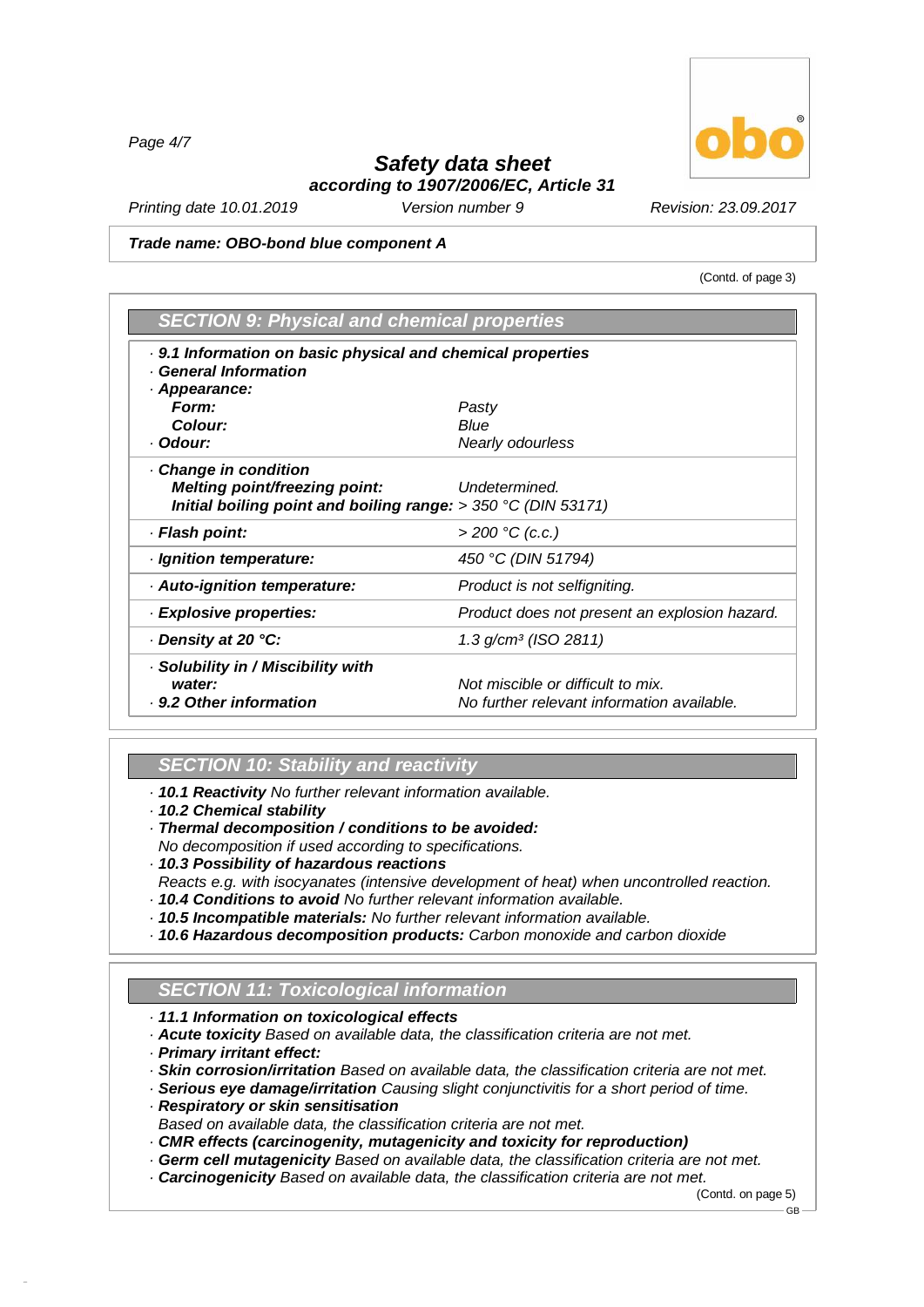*Page 5/7*

# *Safety data sheet*

*according to 1907/2006/EC, Article 31*

*Printing date 10.01.2019 Version number 9 Revision: 23.09.2017*

## *Trade name: OBO-bond blue component A*

(Contd. of page 4)

- *· Reproductive toxicity Based on available data, the classification criteria are not met.*
- *· STOT-single exposure Based on available data, the classification criteria are not met.*
- *· STOT-repeated exposure Based on available data, the classification criteria are not met.*
- *· Aspiration hazard Based on available data, the classification criteria are not met.*

*SECTION 12: Ecological information*

- *· 12.1 Toxicity*
- *· Aquatic toxicity: No further relevant information available.*
- *· 12.2 Persistence and degradability No further relevant information available.*
- *· 12.3 Bioaccumulative potential No further relevant information available.*
- *· 12.4 Mobility in soil No further relevant information available.*
- *· Additional ecological information:*
- *· General notes:*
- *Water hazard class 1 (German Regulation) (Self-assessment): slightly hazardous for water Do not allow undiluted product or large quantities of it to reach ground water, water course or sewage system.*
- *· 12.5 Results of PBT and vPvB assessment*
- *· PBT: Not applicable.*
- *· vPvB: Not applicable.*
- *· 12.6 Other adverse effects No further relevant information available.*

# *SECTION 13: Disposal considerations*

#### *· 13.1 Waste treatment methods*

*· Recommendation*

*Must not be disposed together with household garbage. Do not allow product to reach sewage system.*

*· Waste disposal key:*

*The Waste-Key-Numbers have to be given from the waste-producer depending on the respective trade. Therefore no information can be stated from the manufacturer.*

*· Uncleaned packaging:*

48.0.6

*· Recommendation: Disposal must be made according to official regulations.*

| . 14.1 UN-Number                |      |  |
|---------------------------------|------|--|
| · ADR, ADN, IMDG, IATA          | Void |  |
| 14.2 UN proper shipping name    |      |  |
| · ADR, ADN, IMDG, IATA          | Void |  |
| 14.3 Transport hazard class(es) |      |  |
| · ADR, ADN, IMDG, IATA          |      |  |
| · Class                         | Void |  |

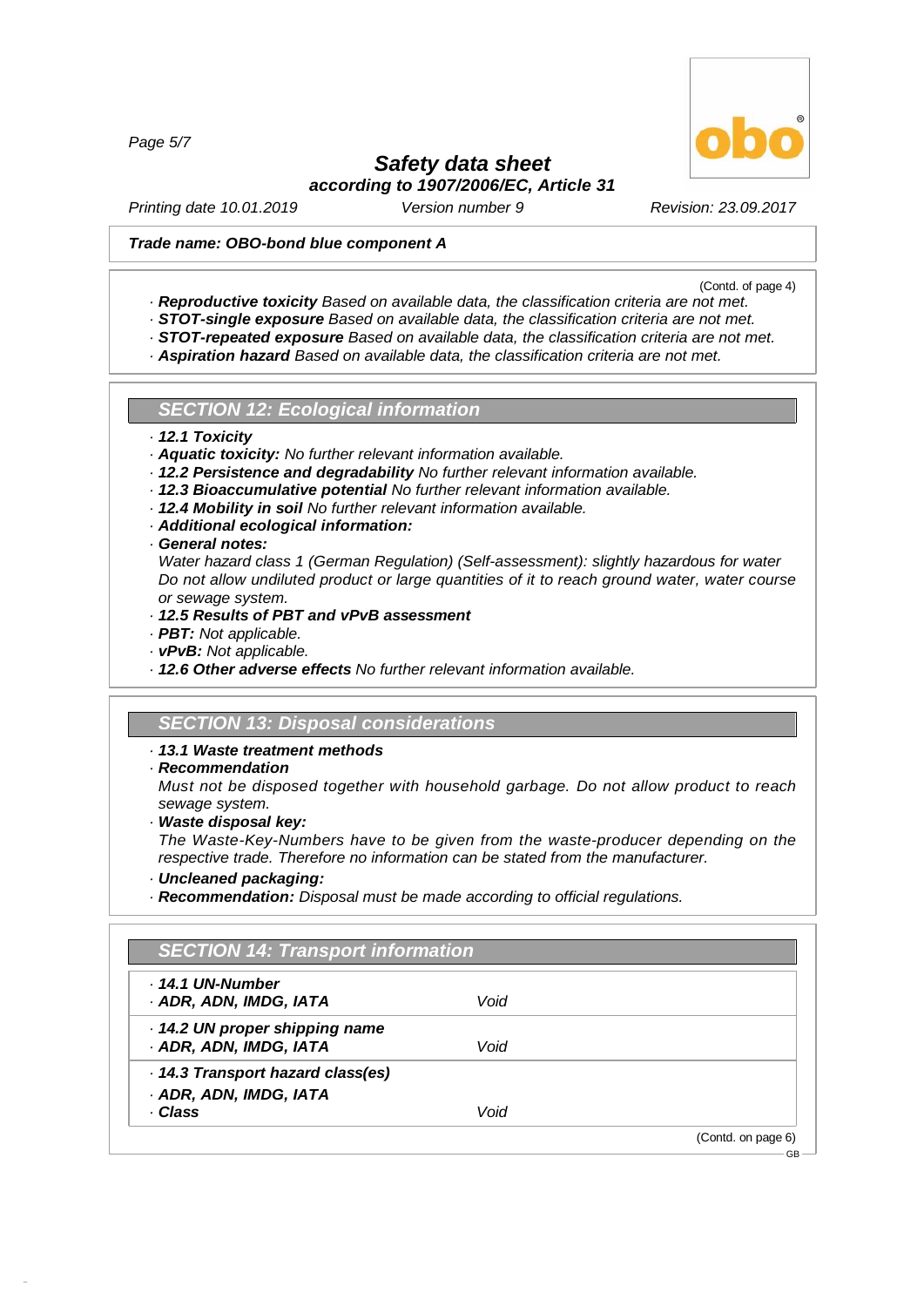*Page 6/7*



# *Safety data sheet according to 1907/2006/EC, Article 31*

*Printing date 10.01.2019 Version number 9 Revision: 23.09.2017*

#### *Trade name: OBO-bond blue component A*

|                                           | (Contd. of page 5)                 |
|-------------------------------------------|------------------------------------|
| ⋅ 14.4 Packing group                      |                                    |
| · ADR, IMDG, IATA                         | Void                               |
| . 14.5 Environmental hazards:             |                                    |
| Marine pollutant:                         | Nο                                 |
| 14.6 Special precautions for user         | Not applicable.                    |
| 14.7 Transport in bulk according to Annex |                                    |
| Il of Marpol and the IBC Code             | Not applicable.                    |
| · Transport/Additional information:       |                                    |
| · IATA                                    |                                    |
| · Remarks:                                | No dangerous good according to ADR |
| · UN "Model Regulation":                  | Void                               |

# *SECTION 15: Regulatory information*

*· 15.1 Safety, health and environmental regulations/legislation specific for the substance or mixture*

*· National regulations:*

*· VOC (EC) 1.00 %*



*· Waterhazard class: Water hazard class 1 (Self-assessment): slightly hazardous for water.*

*· Other regulations, limitations and prohibitive regulations*

*· Substances of very high concern (SVHC) according to REACH, Article 57*

*No substances of very high concern contained resp. below the limit.*

*· 15.2 Chemical safety assessment:*

*A Chemical Safety Assessment has not been carried out.*

# *SECTION 16: Other information*

*This information is based on our present knowledge. However, this shall not constitute a guarantee for any specific product features and shall not establish a legally valid contractual relationship.*

## *· Relevant phrases*

48.0.6

*H304 May be fatal if swallowed and enters airways. H315 Causes skin irritation. H317 May cause an allergic skin reaction. H336 May cause drowsiness or dizziness. H373 May cause damage to organs through prolonged or repeated exposure. H400 Very toxic to aquatic life. H410 Very toxic to aquatic life with long lasting effects. H411 Toxic to aquatic life with long lasting effects.*

(Contd. on page 7)

GB